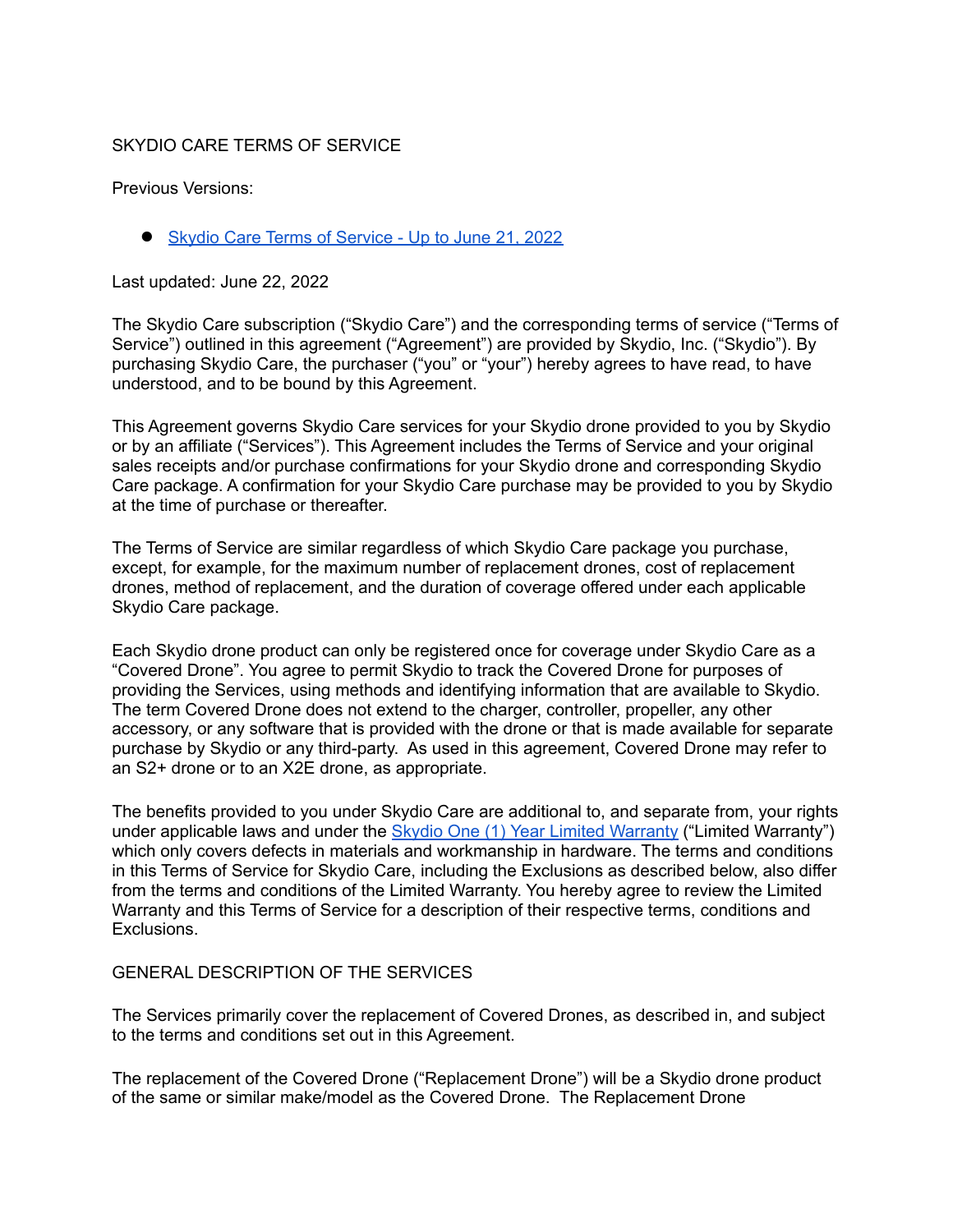corresponding to an S2+ drone will be an S2+ drone or a similar make/model drone, and the Replacement Drone corresponding to an X2E drone will be an X2E drone or a similar make/model drone. "Similar make/model" includes versions of the drone being replaced that are either the same version or a version with enhanced features and functionality, as determined in the sole discretion of Skydio. All Replacement Devices provided under this Agreement will at a minimum have the same or substantially similar features (e.g., a different model with the same features, or the same model in a different color) as the original product. Nothing in this Agreement shall be read to entitle you to a drone with enhanced features and functionality.

If Skydio replaces the Covered Drone, the Covered Drone shall become Skydio's sole property and the Replacement Drone shall become your property, with Service coverage effective for the remainder of the Coverage Period (as described below). Replacement Drones may be, in whole or in part, demos, floor models, or used items, and may include blemishes or other visual differences from new hardware that do not materially impact the drone's functionality. Skydio reserves the right to uniquely mark, identify, and monitor all Replacement Drones in the same manner it does to other drones. To the extent that the Services have not terminated, the Replacement Drone may become a Covered Drone within the meaning of this Agreement as described below.

In rare instances, and at the sole discretion of Skydio, the Services may also include the "Repair" of Covered Drones. Repair means the fixing or replacing of one or more components to restore the Covered Drone's functionality, without regard to cosmetic or other impacts on the Covered Drone which are immaterial to the drone's functionality.

## **SCOPE**

Skydio Care provides additional coverage beyond the only hardware coverage that is provided by the Limited Warranty by allowing you to purchase Replacement Drones ("Additional Coverage"). This Additional Coverage is strictly limited to cases of a) accidental damage from an unexpected and unintentional collision, crash, water damage, or liquid damage, and b) accidental loss of drones or fly aways (collectively, "Covered Events").

## NUMBER AND COST OF REPLACEMENTS PROVIDED BY THE SERVICES

Different Skydio Care packages provide different Services covering a different maximum number of Replacement Drones, different costs for the Replacement Drones, and different Coverage Periods for the Covered Drones.

The following Skydio Care packages are provided for the S2+ drone, subject to this Terms of Service and to the exclusions below:

S2+ Skydio Care One (1) Year:

- Twelve (12) month Coverage Period
- Two (2) Replacement Drones
- Only one (1) of the two (2) Replacement Drones may be for a drone that is either lost or irrecoverable (a "Lost Drone")
- First Replacement Drone: \$150 if not a Lost Drone, or \$550 for a Lost Drone
- Second Replacement Drone: \$200 if not a Lost Drone, or \$550 for a Lost Drone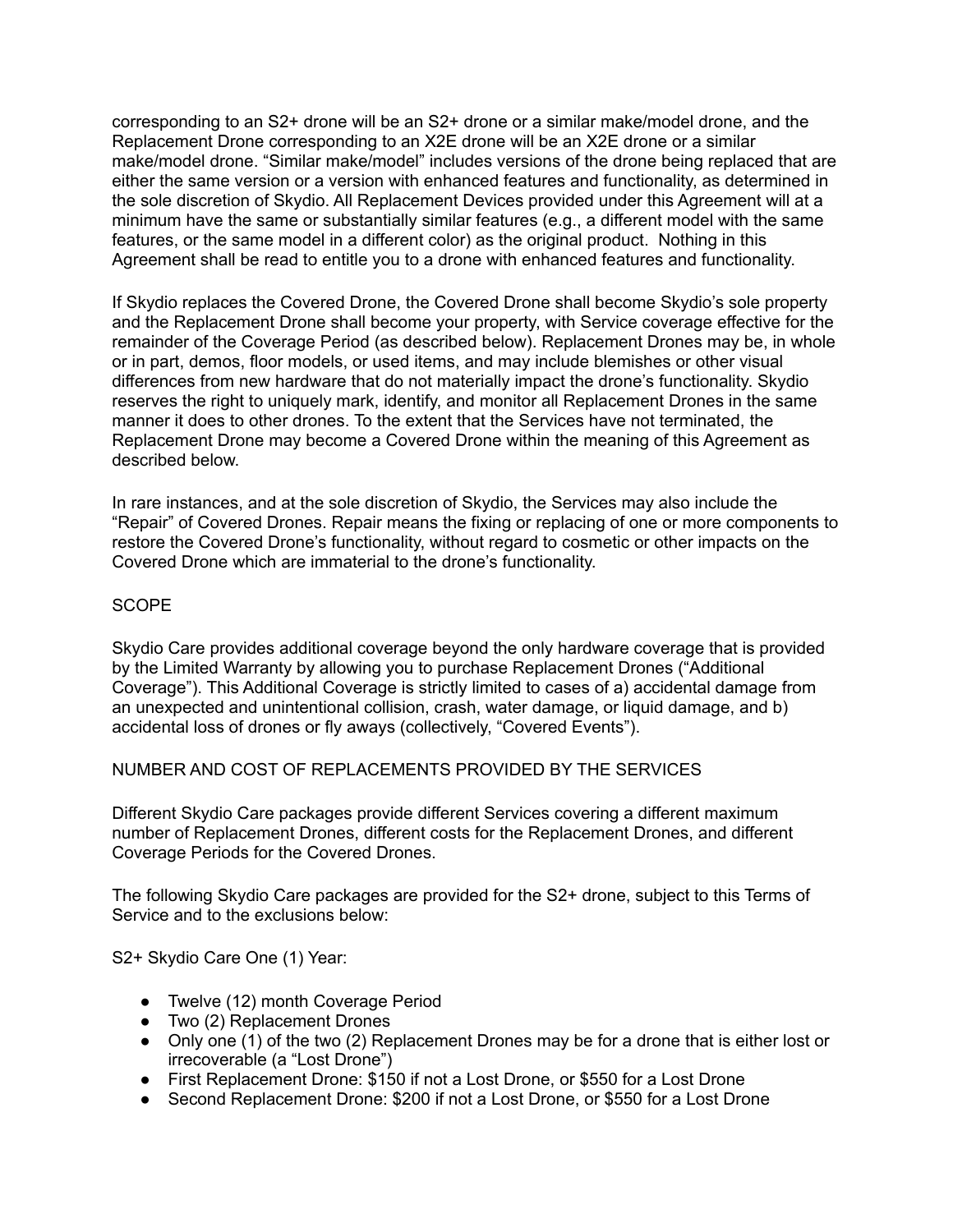● Replacement Drone sent within seven (7) business days after the Covered Drone return is received by Skydio

S2+ Skydio Care Two (2) Year:

- Twenty-Four (24) month Coverage Period
- Three (3) Replacement Drones
- Only one (1) of the three (3) Replacement Drones may be for a Lost Drone
- First Replacement Drone: \$150 if not a Lost Drone, or \$550 for a Lost Drone
- Second Replacement Drone: \$200 if not a Lost Drone, or \$550 for a Lost Drone
- Third Replacement Drone: \$250 if not a Lost Drone, or \$550 for a Lost Drone
- Replacement Drone sent within seven (7) business days after the Covered Drone return is received by Skydio

S2+ Skydio Care Enterprise Two (2) Year:

- Twenty-Four (24) month Coverage Period
- Three (3) Replacement Drones
- Only one (1) of the three (3) Replacement Drones may be for a Lost Drone
- First Replacement Drone: free of charge if not a Lost Drone, or \$550 for a Lost Drone
- Second Replacement Drone: \$450 if not a Lost Drone, or \$550 for a Lost Drone
- Third Replacement Drone: \$450 if not a Lost Drone, or \$550 for a Lost Drone
- Replacement Drone sent within two (2) business days prior to your return of the Covered Drone

The following Skydio Care packages are provided for the X2E drone, subject to this Terms of Service and to the exclusions below:

X2E Skydio Care Enterprise One (1) Year:

- Twelve (12) month Coverage Period
- One (1) Replacement Drone
- First Replacement Drone: free of charge if not a Lost Drone, \$1199 for a Lost Drone for the X2E Color, or \$1499 for a Lost Drone for the X2E Color-Thermal
- Replacement Drone sent within two (2) business days prior to your return of the Covered Drone

X2E Skydio Care Enterprise Three (3) Year:

- Thirty-Six (36) month Coverage Period
- Three (3) Replacement Drones
- Only one  $(1)$  of the three (3) Replacement Drones may be for a Lost Drone
- First Replacement Drone: free of charge if not a Lost Drone, \$1199 for a Lost Drone for the X2E Color, or \$1499 for a Lost Drone for the X2E Color-Thermal
- Second Replacement Drone for X2E Color: \$799 if not a Lost Drone or \$1199 for a Lost Drone
- **●** Second Replacement Drone for X2E Color-Thermal: \$1099 if not a Lost Drone or \$1499 for a Lost Drone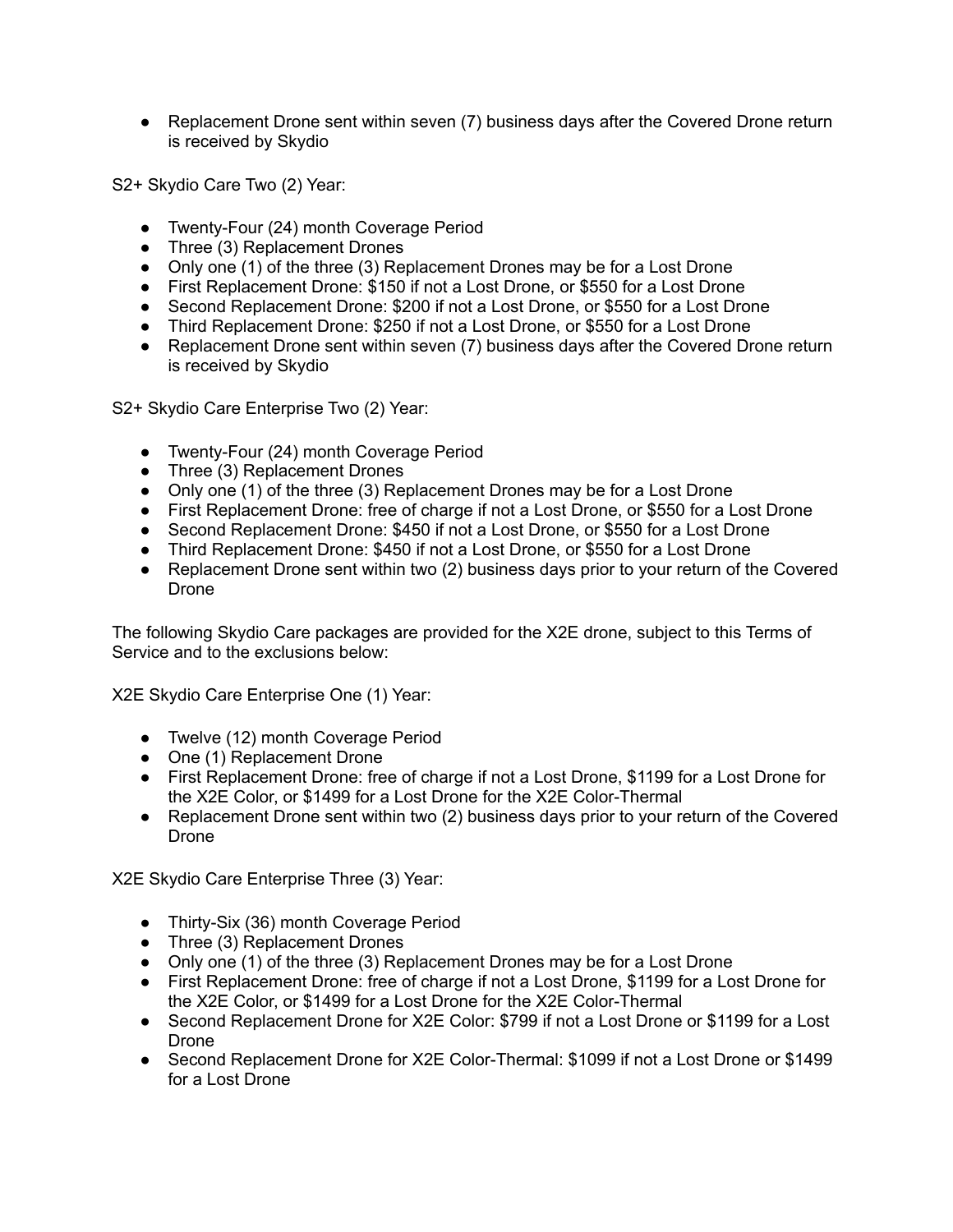- **●** Third Replacement Drone for X2E Color: \$999 if not a Lost Drone or \$1199 for a Lost Drone
- Third Replacement Drone for X2E Color-Thermal: \$1299 if not a Lost Drone or \$1499 for a Lost Drone
- Replacement Drone sent within two (2) business days prior to your return of the Covered Drone

Your rights are summarized in the following table:

| <b>Plan and</b><br><b>Term</b>                                    | Replacement<br>Limits                                                           | <b>First</b><br>Replacement<br>Cost | <b>Second</b><br>Replacement<br>Cost | <b>Third</b><br>Replacement<br>Cost | <b>Lost Drone</b><br>Cost |
|-------------------------------------------------------------------|---------------------------------------------------------------------------------|-------------------------------------|--------------------------------------|-------------------------------------|---------------------------|
| $S2+$ one $(1)$<br>year                                           | Two<br>replacements,<br>including up to<br>one lost drone.                      | \$150                               | \$200                                | N/A                                 | \$550                     |
| $S2+$ two $(2)$<br>year                                           | Three<br>replacements,<br>including up to<br>one lost drone.                    | \$150                               | \$200                                | \$250                               | \$550                     |
| S2+ Enterprise<br>two $(2)$ year                                  | Three<br>advanced<br>replacements,<br>including up to<br>one lost drone.        | Free of charge                      | \$450                                | \$450                               | \$550                     |
| X2E Color<br>Enterprise one<br>$(1)$ year                         | One advanced<br>replacement,<br>including up to<br>one lost drone.              | Free of charge                      | N/A                                  | N/A                                 | \$1199                    |
| X2E Enterprise<br>Color three (3)<br>year                         | Three<br>advanced<br>replacements,<br>including up to<br>one lost drone.        | Free of charge                      | \$799                                | \$999                               | \$1199                    |
| X <sub>2</sub> E<br>Color-Thermal<br>Enterprise one<br>$(1)$ year | One advanced<br>replacement,<br>including up to<br>one lost drone.              | Free of charge                      | N/A                                  | N/A                                 | \$1,499                   |
| X <sub>2</sub> E<br>Color-Thermal<br>Enterprise<br>three (3) year | <b>Three</b><br>advanced<br>replacements,<br>including up to<br>one lost drone. | Free of charge                      | \$1,099                              | \$1,299                             | \$1,499                   |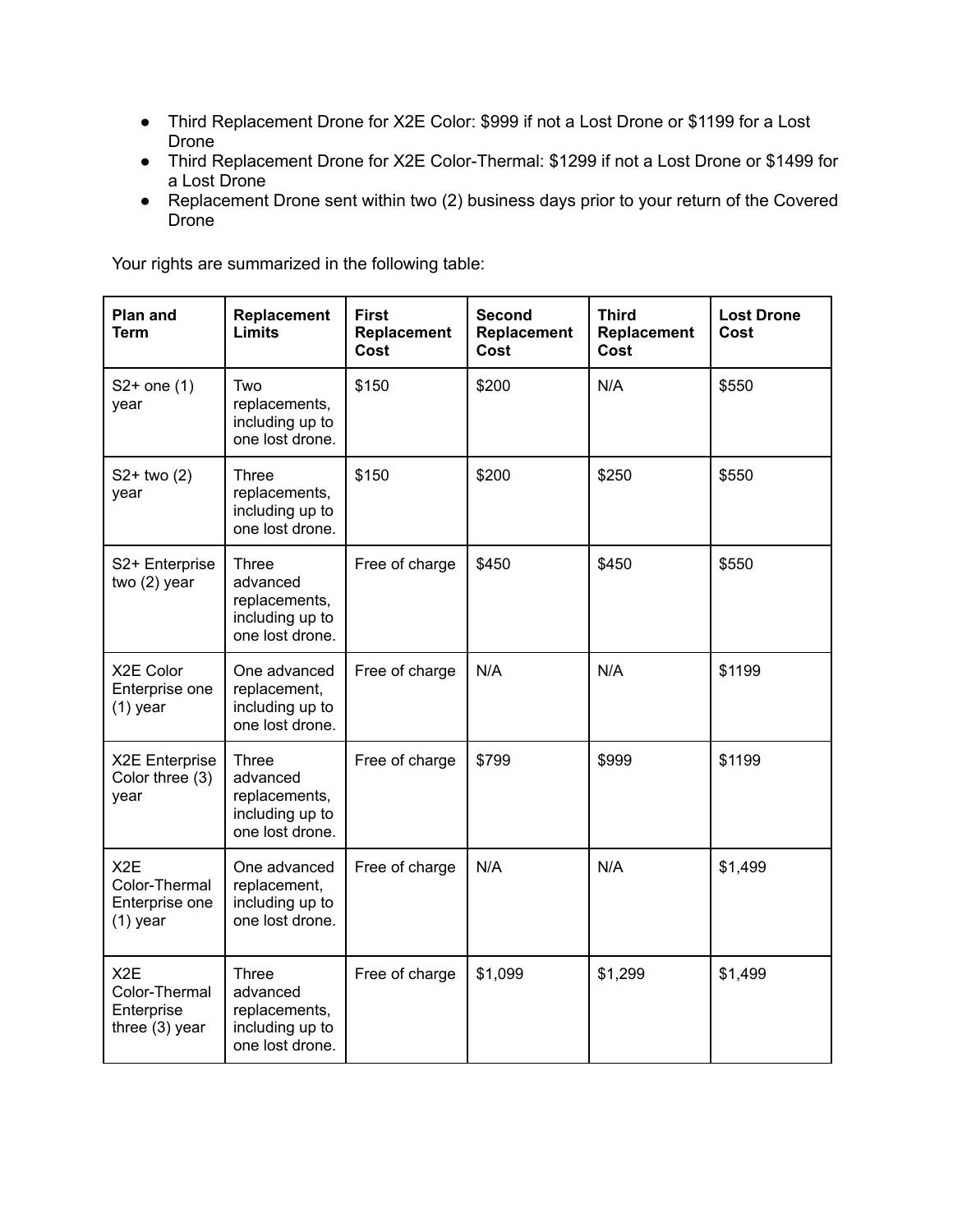Your rights to obtain and pay for Replacement Drones for your S2+ and/or X2E drones are subject to the terms, conditions and limitations of this Agreement, including but not limited to the Sections entitled Scope and Skydio Care Exclusions.

## LIMITED WARRANTY EXTENSION

If the Coverage Period in the Skydio Care package that you purchased is for thirty-six (36) months, you will receive a twenty-four (24) month time period extension in addition to the original twelve (12) month time period provided under the Limited Warranty with the same terms and conditions of the Limited Warranty which only covers defects in materials and workmanship in hardware (the "Limited Warranty Extension"). You will have access to submit a claim under the Limited Warranty Extension for the full thirty-six (36) month Coverage Period of your Skydio Care package, even if you have received the maximum number of Replacement Drones permitted under your Skydio Care package prior to the end of the thirty-six (36) month Coverage Period.

If the Coverage Period in the Skydio Care package that you purchased is for twenty-four (24) months, you will receive a twelve (12) month time period extension in addition to the original twelve (12) month time period provided under the Limited Warranty with the same terms and conditions of the Limited Warranty which only covers defects in materials and workmanship in hardware (the "Limited Warranty Extension"). You will have access to submit a claim under the Limited Warranty Extension for the full twenty-four (24) month Coverage Period of your Skydio Care package, even if you have received the maximum number of Replacement Drones permitted under your Skydio Care package prior to the end of the twenty-four (24) month Coverage Period.

If the Coverage Period in the Skydio Care package that you purchase is for twelve (12) months, then you will not receive the Limited Warranty Extension. For the avoidance of any doubt, the S2+ Skydio Care One (1) Year package and the X2E Skydio Care Enterprise One (1) Year package do not come with the Limited Warranty Extension but you will still receive the Limited Warranty which only covers defects in materials and workmanship in hardware for the original twelve (12) month time period. You will have access to submit a claim under the Limited Warranty for the full twelve (12) month Coverage Period of your respective Skydio Care package, even if you have received the maximum number of Replacement Drones permitted under your respective Skydio Care package prior to the end of the twelve (12) month Coverage Period.

Similar to the Limited Warranty, any Replacement Drone that has either been repaired or replaced under a Skydio Care package will be covered by the terms and conditions of the Limited Warranty for the longer of (i) ninety (90) days from your receipt of the Replacement Drone that has either been repaired or replaced or (ii) the remaining time left in the Limited Warranty, including any Limited Warranty Extension.

## COVERAGE PERIOD

The Services provided under Skydio Care only apply to claims that occur during the applicable coverage time period ("Coverage Period") in your Skydio Care package. Your Coverage Period is described in the Skydio Care package that you have purchased. The Coverage Period can either be twelve (12) months, twenty-four (24) months, or thirty-six (36) months based on the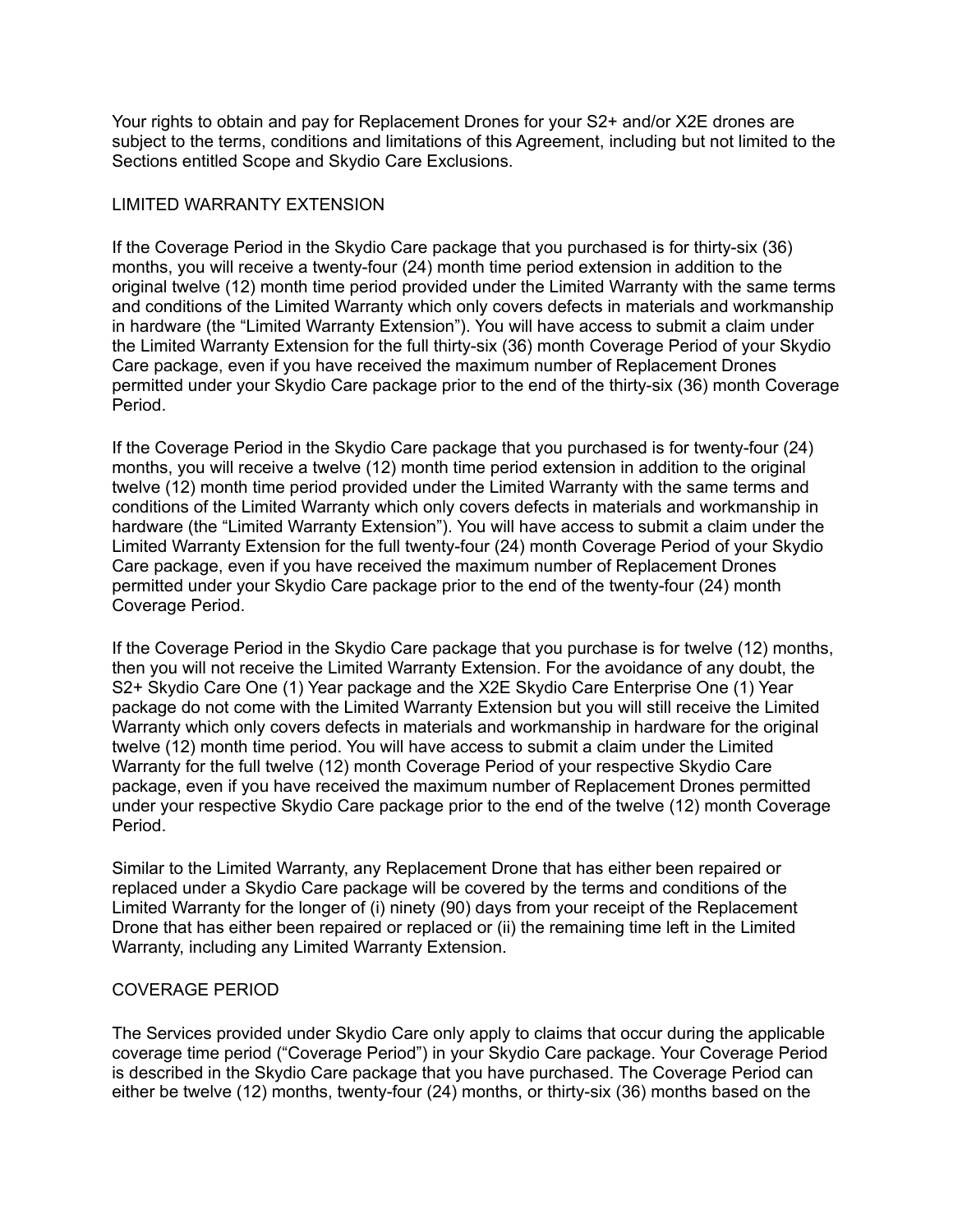Skydio Care package that you have purchased. The S2+ Skydio Care One (1) Year package and the X2E Skydio Care Enterprise One (1) Year package both come with a twelve (12) month Coverage Period. The S2+ Skydio Care Two (2) Year package and the S2+ Skydio Care Enterprise Two (2) Year package both come with a twenty-four (24) month Coverage Period. The X2E Skydio Care Enterprise Three (3) Year package comes with thirty-six (36) month Coverage Period. For consumers, the Coverage Period will begin on the date of delivery of the Covered Drone, and not on the date of your purchase of Skydio Care. Consumer Skydio Care packages may be purchased within thirty (30) days of your purchase of the Covered Drone at Skydio's sole discretion. For enterprise, the Coverage Period will begin on the shipping date, and must be purchased on the same Order Form as the Covered Drones. "Order Form" means a written ordering document, executed by both you and Skydio, specifying products and services.

# COVERAGE AREAS

The Services are only available to customers that purchase and operate the Covered Drone exclusively in the United States and Canada.

# **EXCLUSIONS**

Skydio Care does not apply to, and Skydio has no obligation for, the following:

- Damage caused by reckless, abusive, willful or intentional conduct;
- Damage caused by or as a consequence of engaging in illegal activities;
- Direct or indirect loss caused by force majeure including but not limited to acts of God, pandemic, war, military action, riot, coup, and terrorist activities;
- Software or hardware updates to the drone obtained from a third-party:
- Modification or repair at a repair center not operated by or approved in writing by Skydio except where state laws allow otherwise;
- Unauthorized disassembly, attempts to open the casing, taking apart or removing components from the drone, except as expressly authorized in writing by Skydio;
- Any drone or component thereof if such drone's serial number or other identifying marks are removed or altered;
- Normal wear and tear, including cosmetic damage such as scratches, dents or chips; and
- Failure to replace consumable parts such as propellers in accordance with Skydio guidelines.

Note that the exclusions for Skydio Care differ from the exclusions for the Limited Warranty. If you submit a claim under the Limited Warranty, the exclusions for the Limited Warranty will apply. If you submit a claim under Skydio Care, the above exclusions will apply.

Skydio reserves the right to deny any of the Services in cases where its products, including but not limited to its drone products, are used in a manner to intentionally or recklessly harm or injure persons, animals, property, or against the interests of the United States, its citizens, and its government.

Skydio reserves the right to deny any of the Services when you are verbally abusive, abusive in writing, and/or physically abusive towards any Skydio employees and representatives.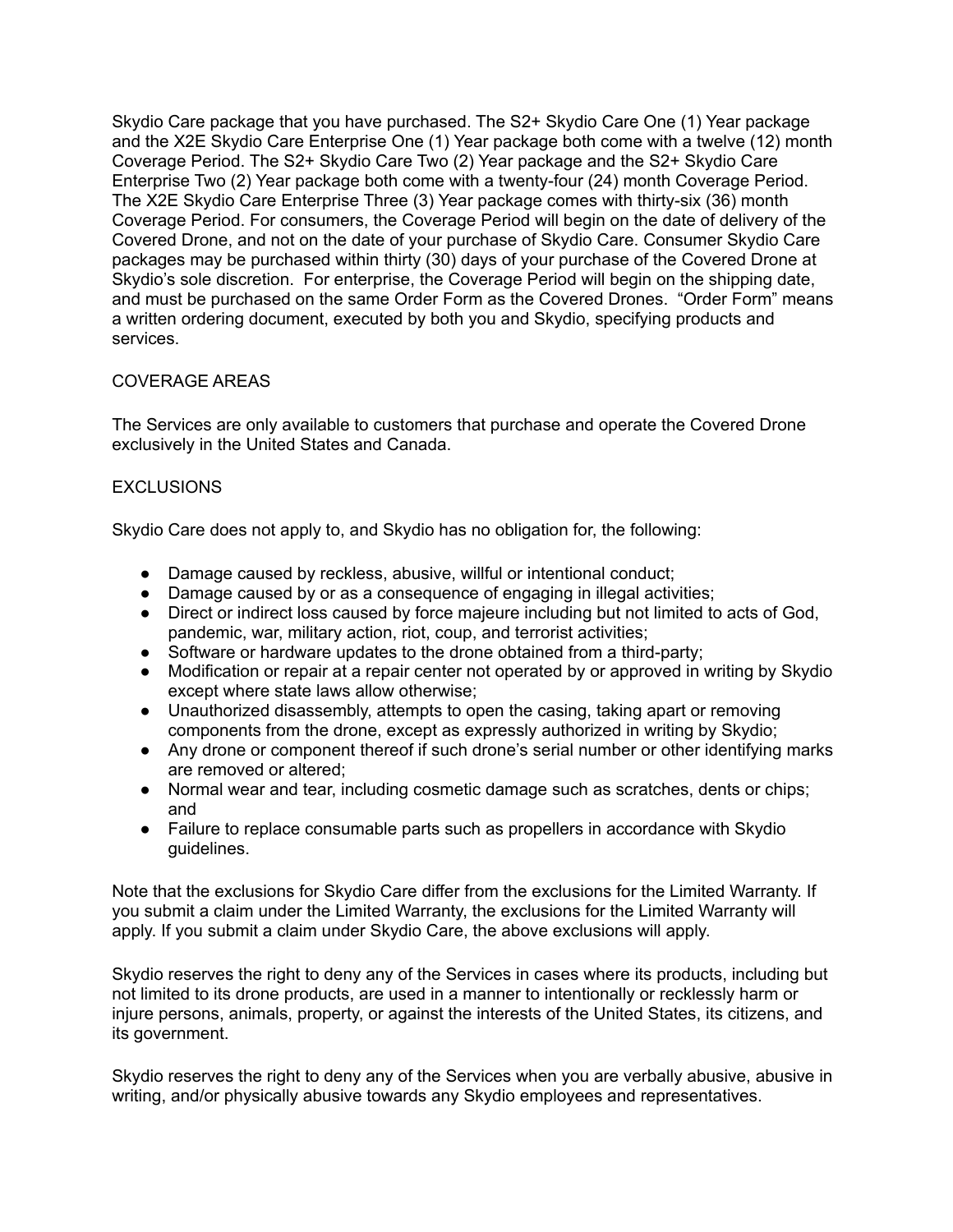#### SERVICE PROCESS

To submit a claim under Skydio Care, please email us at help@skydio.com or submit a claim via our Skydio Care [Submission](https://www.skydio.com/care) Form. Your initial claim submission must specify the following information: your name, your original sales receipt or order number for your purchase of your Skydio drone and Skydio Care, and whether or not your claim is being made under Skydio Care or the Limited Warranty. Skydio reserves the sole right to make a determination regarding whether your claim qualifies under Skydio Care and/or the Limited Warranty, or whether your claim does not qualify under either. Our Customer Success team will be in touch with you within a few business days of your claim submission to further discuss your claim with you and process next steps including but not limited to processing your Replacement Drone or Lost Drone payment in the amount specified in your Skydio Care package, as applicable. In order to process your claim, Skydio may require that you submit certain information, including but not limited to product serial number, product log files, flight logs, flight operations data, flight environment and location data. Your failure to submit requested information may result in denial of your claim.

### *For Replacement Drones under the S2+ Skydio Care One (1) Year package or the S2+ Skydio Care Two (2) Year package:*

After receipt of payment from you, Skydio will provide you with packaging and shipping instructions to return the Covered Drone to Skydio. It is your obligation to package and ship the Covered Drone safely and in accordance with Skydio's instructions as well as applicable laws and regulations. After Skydio receives the Covered Drone from you, Skydio will ship a Replacement Drone back to you within seven (7) business days. After receiving the Covered Drone from you, Skydio may determine that the Covered Drone did not suffer damage that is covered by Skydio Care and reserves the right to request that you ship the Replacement Drone back to Skydio in exchange for the Covered Drone or to charge you the full cost of the Replacement Drone as well as shipping and restocking fees.

#### *For Replacement Drones under the S2+ Skydio Care Enterprise Two (2) Year package or under the X2E Skydio Care Enterprise One (1) Year and Three (3) Year packages:*

After receipt of a claim submission from you, Skydio will immediately provide you with a Replacement Drone within two (2) business days. Skydio will also provide you with packaging and shipping instructions to return the Covered Drone to Skydio and make any required payments to Skydio within fourteen (14) days of your claim submission. It is your obligation to package and ship the Covered Drone safely and in accordance with Skydio's instructions as well as applicable laws and regulations. If the Covered Drone is not shipped back to Skydio and/or the required payment is not received within fourteen (14) days of your claim submission, Skydio reserves the right to bill you for the full cost of the Replacement Drone and/or to terminate your coverage under Skydio Care. After receiving the Covered Drone from you, Skydio may determine that the Covered Drone did not suffer damage that is covered by Skydio Care and reserves the right to request that you to ship the Replacement Drone back to Skydio in exchange for the Covered Drone or to charge you the full cost of the Replacement Drone as well as shipping and restocking fees.

Regardless of your Skydio Care package, before sending a Covered Drone to Skydio in accordance with the Skydio Care service process, it is recommended that you remove the media card and make a backup of all media content from the Product. When Skydio receives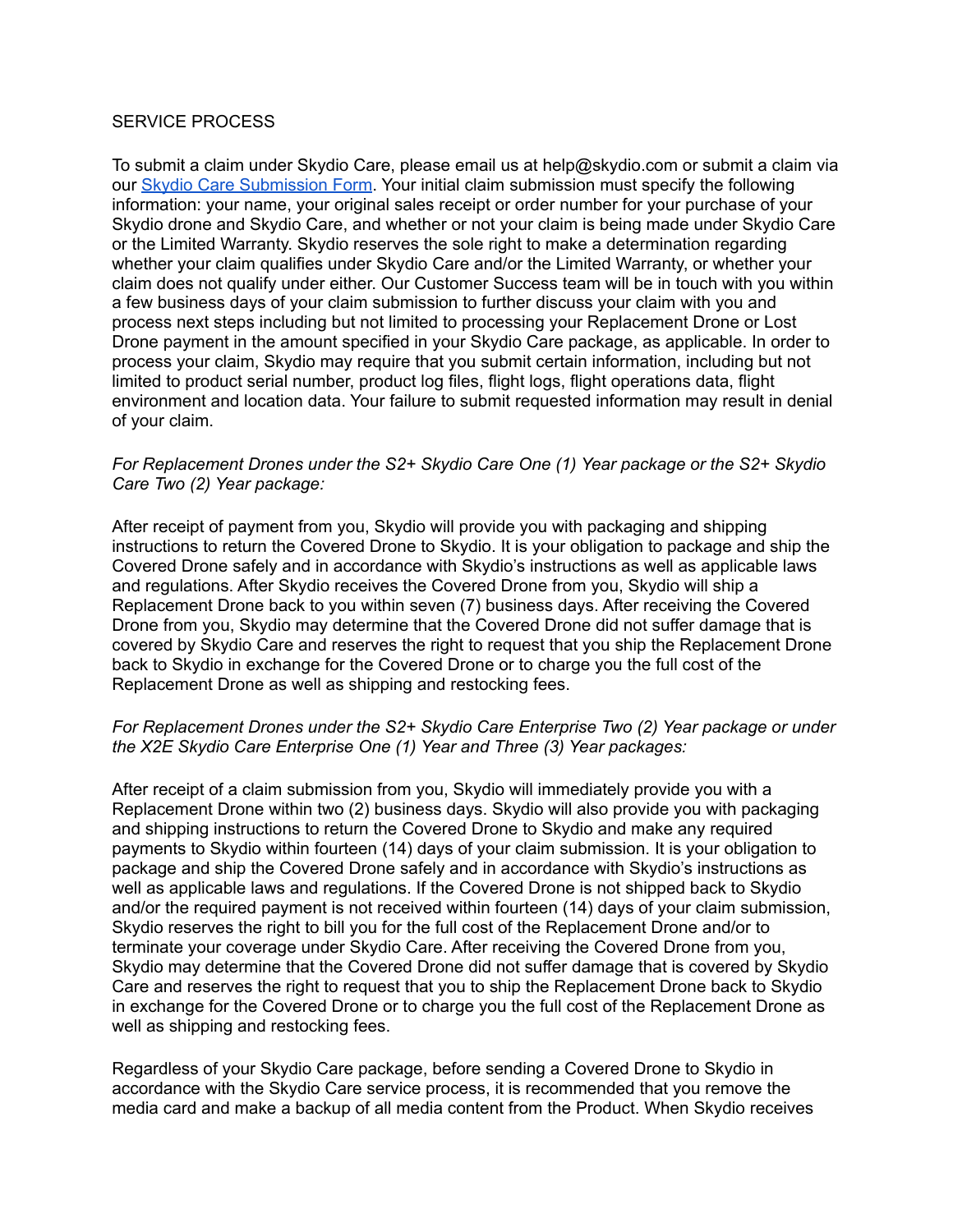the Covered Drone from you, the content or data on the media card in the Covered Drone will be uploaded to Skydio's servers and the media card will be reformatted such that your data will no longer be accessible to you. Skydio is not responsible for any loss of content or data, and will not return the media card to you. Please do not send any accessories with your Covered Drone. Skydio is not responsible for any damage or loss to these accessories.

Before sending back your Covered Drone to Skydio, you must provide written notice to Skydio during the claim submission process as to whether the Covered Drone has been exposed to any toxic, radioactive, or other harmful materials. If your Covered Drone has been exposed to any toxic, radioactive, or other harmful materials, DO NOT send your Covered Drone to Skydio under any circumstances whatsoever unless Skydio specifically requests in writing that you do so. Skydio reserves the right to bill you for any costs associated with the unrequested handling of any drones that have been exposed to any toxic, radioactive, or other harmful materials.

Before submitting a claim under Skydio Care, please read the Skydio [Privacy](https://www.skydio.com/legal/privacy-policy) Policy ("Privacy Policy"). By submitting a claim for the Services provided under Skydio Care, you acknowledge that you have read, agree to and abide by this Privacy Policy, authorize Skydio to store, process, use and copy your personal and product information that you submit, and authorize Skydio to use such information while providing the Services to you, including diagnosis, verification and processing purposes. Product information includes but is not limited to product serial number, product log files, flight logs, flight operations data, flight environment and location data. Personal information includes but is not limited to name, contact information, email, address and location data. Skydio may further use and disclose this Information in accordance with our Privacy Policy.

### *Service Pooling Provisions for Enterprise Packages:*

Skydio Care benefits are pooled for Covered Drones of the same type that are purchased on the same, single Order Form with the identical Skydio Care Enterprise packages ("Skydio Care Pooling").

Drones of the same "type" means drones of the same model (i.e., S2+ or X2E) with the same sensor/camera array (i.e., X2E color or X2E color-thermal). An "identical Skydio Care Enterprise package" means the same type of care package with the same duration. A Covered Drone that qualifies for Skydio Care Pooling is referred to as a "Qualified Pooling Drone", and two or more Covered Drones that qualify together for Skydio Care Pooling are referred to as a "Fleet of Qualified Pooling Drones" or a "Fleet").

A single Order Form may establish more than one Fleet, if that Order Form contains orders for multiple, different sets of Qualified Pooling Drones.

Skydio Care Pooling enables a Fleet of Qualified Pooling Drones to benefit from an aggregate number of Replacement Drones (inclusive of the limitations on the number of Lost Drones) for that Fleet, based on the corresponding Skydio Care Enterprise packages purchased. For the avoidance of doubt, no additions to a Qualified Pooling Drones Fleet will be permitted, and subsequent purchases of drones shall not be pooled with an existing Fleet.

Skydio will track Replacement Drones against limits for the entire fleet, as opposed to tracking entitlements against individual drones in the Fleet, all according to the terms of the relevant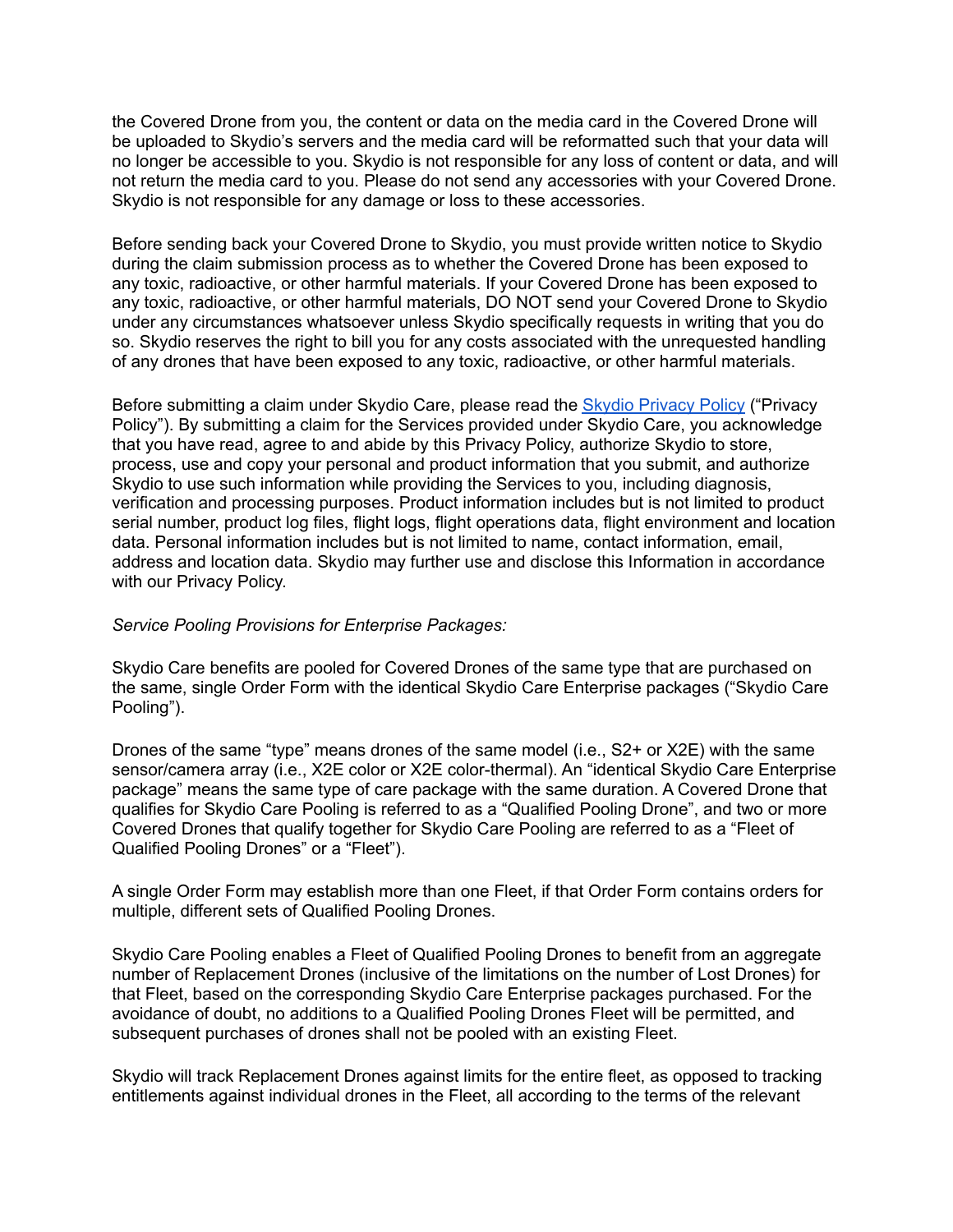Skydio Care Enterprise package. These entitlements will be exhausted in order, i.e., all first Replacement Drones, then all second Replacement Drones where applicable, and so on. Lost Drones will be counted in the order that they are turned in against the type of replacement that would have been provided.

As a first example of the order of replacement, if an enterprise customer purchases a Fleet of 10 S2+ drones along with 10 corresponding S2+ Skydio Care Enterprise Two (2) Year packages, then for that Fleet,the customer will receive the benefit of 10 total first Replacement Drones, 10 total second Replacement Drones, and 10 total third Replacement Drones for the Fleet collectively (but not individually), all at the prices outlined above in the Terms of Service. If the customer claims nine first Replacement Drones and one Lost Drone, then your 11th replacement will be eligible for purchase as either a second Replacement Drone or a Lost Drone, as applicable, at the prices outlined above.

As a second example of pooling, if an enterprise customer purchases a Fleet of 10 X2E color drones and 10 X2E color-thermal drones along with 20 corresponding X2 Skydio Care Enterprise One (1) Year packages, then that customer will establish two separate Fleets of Qualified Pooling Drones, and will have 10 first Replacements for the X2E color fleet and 10 first Replacements for the X2E color-thermal fleet.

Except as provided in this Section, Skydio Care Pooling creates no additional rights, remedies or privileges beyond those in the relevant Skydio Care Enterprise package, and qualifications, requirements and limitations of the relevant Skydio Care Enterprise package apply to Skydio Care Pooling.

#### *General Service Provisions*

All claims under Skydio Care must be submitted by you and received by Skydio no later than the earlier of: (a) one (1) thirty (30) days after the expiration date of your Coverage Period, or (b) thirty (30) days from the date of the Covered Event. Any claims submitted after such date will be barred, void and of no effect.

#### SPECIAL PROCEDURES FOR LOST DRONES AND FLY AWAYS

Skydio reserves the right to lock down, render inoperable and monitor any Lost Drones that are claimed as lost or fly aways prior or subsequently to providing a Replacement Drone to you.

#### LIMITATIONS OF LIABILITY

TO THE MAXIMUM EXTENT PERMITTED BY APPLICABLE LAW, SKYDIO AND ITS EMPLOYEES AND AGENTS WILL NOT BE LIABLE TO YOU OR ANY OTHER SUBSEQUENT OWNER OF THE COVERED DRONE OR THE REPLACEMENT DRONE FOR ANY INDIRECT OR CONSEQUENTIAL DAMAGES, INCLUDING, BUT NOT LIMITED TO, FUTURE COLLISIONS OR MALFUNCTIONS OF HARDWARE, RECOVERY OR REPLACEMENT COSTS ASSOCIATED WITH ANY PROGRAM OR DATA, FAILURES ASSOCIATED WITH DATA CONFIDENTIALITY, OR ANY MONETARY LOSS, RESULTING FROM SKYDIO'S OBLIGATIONS UNDER SKYDIO CARE. TO THE MAXIMUM EXTENT PERMITTED BY APPLICABLE LAW, THE LIMIT OF SKYDIO AND ITS EMPLOYEES' AND AGENTS'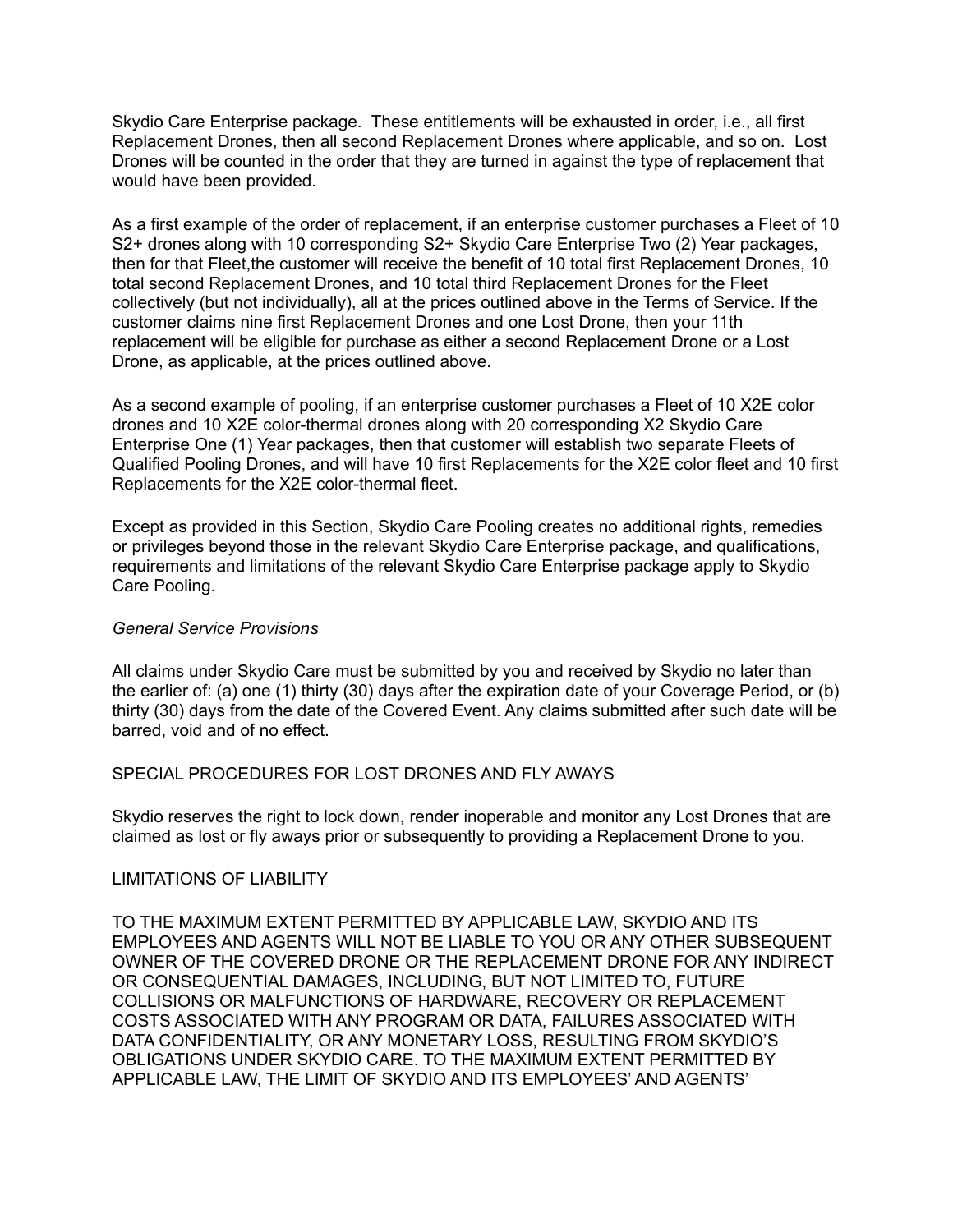AGGREGATE TOTAL LIABILITY TO YOU AND ANY SUBSEQUENT OWNER ARISING UNDER SKYDIO CARE SHALL NOT EXCEED THE AMOUNT YOU PAID FOR SKYDIO CARE.

TO THE MAXIMUM EXTENT PERMITTED BY APPLICABLE LAW: (A) SKYDIO DISCLAIMS ALL STATUTORY AND IMPLIED WARRANTIES, INCLUDING WITHOUT LIMITATION, WARRANTIES OF MERCHANTABILITY AND FITNESS FOR A PARTICULAR PURPOSE AND WARRANTIES AGAINST HIDDEN OR LATENT DEFECTS; AND (B) THE REMEDIES IN THIS AGREEMENT ARE THE SOLE AND EXCLUSIVE REMEDIES AND IN LIEU OF ALL OTHER RIGHTS, REMEDIES OR WARRANTIES THAT MAY APPLY, WHETHER ORAL, WRITTEN, STATUTORY, EXPRESS OR IMPLIED.

SPECIFICALLY, SKYDIO DOES NOT WARRANT THAT (i) THE COVERED DRONE CAN BE REPLACED OR REPAIRED WITHOUT RISK TO OR LOSS OF ACCESSORIES, PROGRAMS, SKILLS, INFORMATION, OR DATA, (ii) CONFIDENTIALITY OF DATA WILL BE MAINTAINED, OR (iii) PRODUCT OPERATION WILL BE UNINTERRUPTED OR ERROR-FREE.

SKYDIO CARE BENEFITS ARE IN ADDITION TO ANY RIGHTS AND REMEDIES PROVIDED UNDER APPLICABLE CONSUMER LAWS AND REGULATIONS. TO THE EXTENT THAT LIABILITY UNDER SUCH LAWS AND REGULATIONS MAY BE LIMITED, SKYDIO'S LIABILITY IS LIMITED, AT ITS SOLE OPTION, TO REPLACEMENT OR REPAIR OF THE COVERED DRONE. SOME STATES DO NOT DISALLOW OR LIMIT THE EXCLUSION OR LIMITATION OF INCIDENTAL OR CONSEQUENTIAL DAMAGES, SO SOME OR ALL OF THE ABOVE LIMITATIONS MAY NOT APPLY TO YOU. THIS AGREEMENT GIVES YOU SPECIFIC LEGAL RIGHTS AND YOU MAY ALSO HAVE OTHER RIGHTS WHICH VARY FROM STATE TO STATE OR FROM COUNTRY TO COUNTRY.

## REFUSAL OF SERVICE AND TERMINATION

Skydio reserves the right to refuse Skydio Care coverage and the corresponding Services under any of the following conditions:

- The drone was purchased from a channel that is not authorized by Skydio;
- The drone and Skydio Care were not purchased from the same country or region;
- Your claim is submitted from outside the Coverage Areas;
- Your claim is submitted outside of the Coverage Period;
- Your claim does not constitute a Covered Event:
- Your failure to submit information requested by Skydio in connection with your claim;
- You make false or misleading statements in connection with your Skydio Care claim; or
- Your failure to follow any instructions associated with the Skydio Care claim process.

Skydio Care coverage is automatically terminated under any of the following conditions:

- The Coverage Period has expired;
- The maximum number of Replacement or Lost Drones corresponding to the Skydio Care package you purchased has been reached;
- You request in writing to Skydio that your Skydio Care coverage be terminated;
- You have violated or breached any terms of this Agreement; or
- You purport to transfer or assign Skydio Care and/or this Agreement.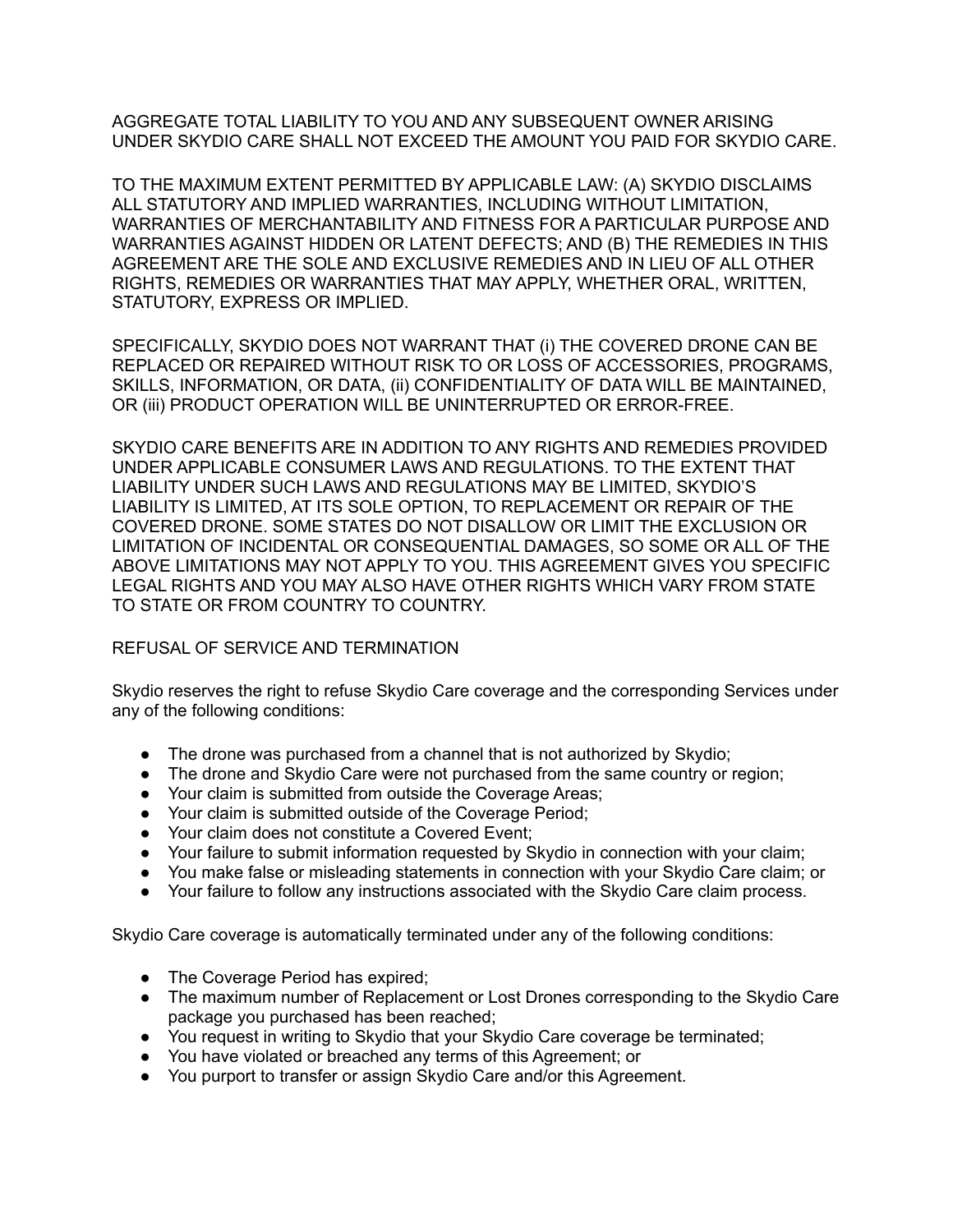#### RETURN AND TRANSFER

If you have used one or more Services under Skydio Care, then you cannot return your Skydio Care purchase, or any bundle Skydio Care is included in. Skydio Care, or any bundle that contains Skydio Care, is subject to Skydio's Return Policy.

Skydio Care and this Agreement cannot be assigned or otherwise transferred by you to any third party under any condition, including but not limited to your transfer of the drone, without written consent from Skydio. Any such purported assignment or transfer without such written consent is void and automatically terminates the Skydio Care coverage.

#### INDEMNIFICATION

To the fullest extent permitted by applicable law, you agree to defend, indemnify, and hold Skydio harmless from and against any claims, actions or demands, including, without limitation, reasonable legal and accounting fees, arising from, relating to or resulting from (a) your breach or alleged breach of the Agreement; or (b) your violation of any law or the rights of a third party. Skydio will provide notice to you of any such claim, suit, or proceeding and will assist you as we deem reasonable, at your expense, in defending any such claim, suit or proceeding. We reserve the right to assume the exclusive defense and control of any matter that is subject to indemnification under this section, and in such case, you agree to cooperate with any reasonable requests assisting our defense of such matter.

#### MISCELLANEOUS TERMS

Skydio is not responsible for any failures or delays in providing any of the benefits of Skydio Care including the performance of the Services that result from events outside of Skydio's reasonable control.

You agree that any information or data disclosed to Skydio under Skydio Care or stored in, or in the systems of, a returned Covered Drone is not confidential or proprietary to you and that Skydio will not be responsible for any damage or loss to this disclosed information or data. Furthermore, you agree that Skydio may collect and process data on your behalf and in accordance with our Privacy Policy when it provides the Services to you under Skydio Care.

You agree that any accessories or additional components beyond the drone itself that you send back to Skydio under Skydio Care claim submission process may be damaged or lost and will not be replaced and/or covered by Skydio.

This Agreement shall prevail over any conflicting terms or other terms associated with any other document, and constitutes your and Skydio's entire understanding with respect to Skydio Care. This Agreement can only be amended with the written consent of Skydio.

If any provision of this Agreement is found to be invalid by any court having competent jurisdiction, the invalidity of such provision shall not affect the validity of any other provision of the Agreement, which shall remain in full force and effect unless such deletion materially frustrates the intent of the parties, in which case this Agreement will terminate.